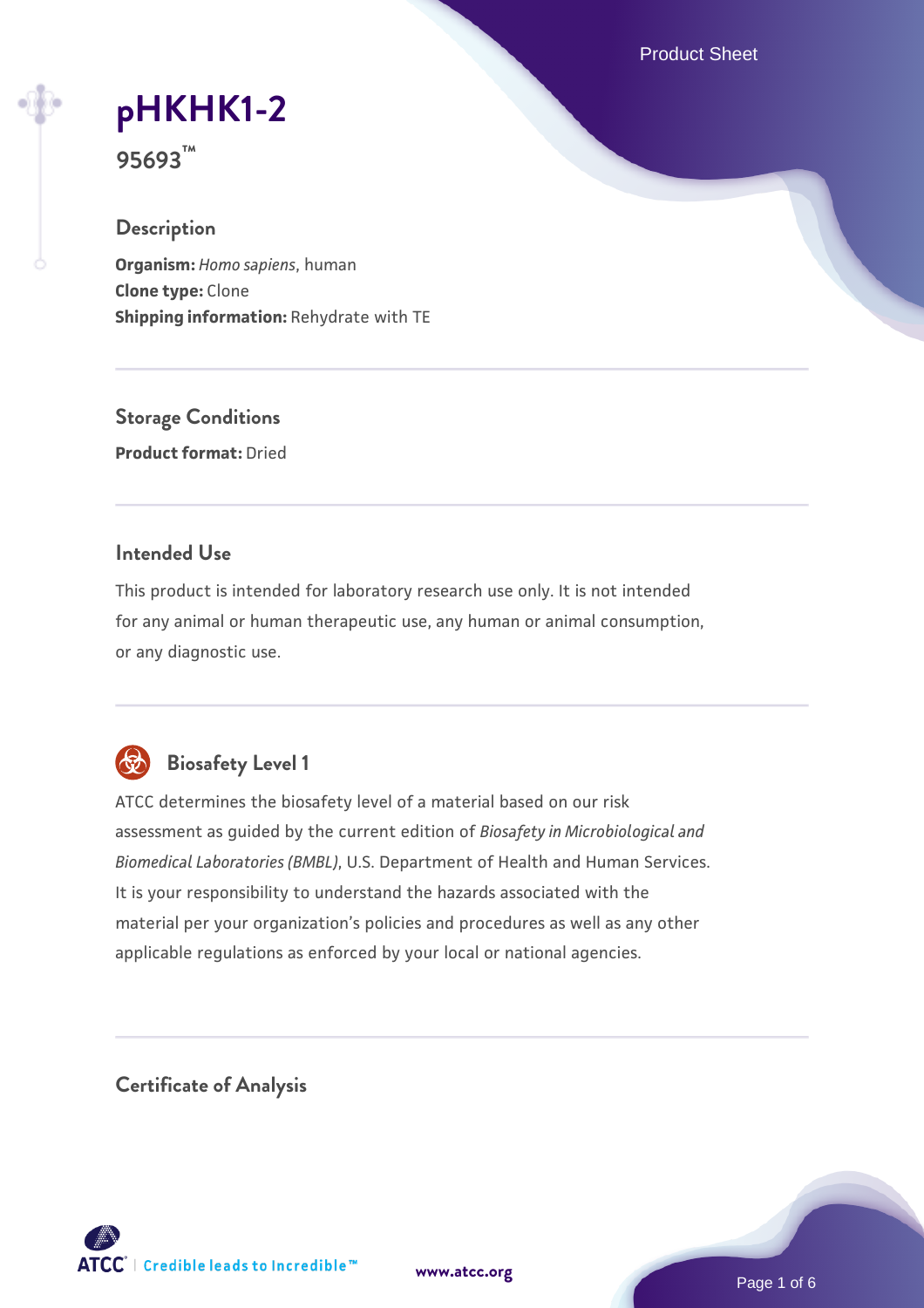#### **[pHKHK1-2](https://www.atcc.org/products/95693)** Product Sheet **95693**

For batch-specific test results, refer to the applicable certificate of analysis that can be found at www.atcc.org.

## **Insert Information**

**Insert size (kb):** 0.93100000000000005 **Type of DNA:** cDNA **Insert source:** Hep G2 cell line **Insert tissue:** Hep G2 cell line **Insert information:** DESCRIPTION OF INSERT COMPONENT: Disease: hepatocellular carcinoma Cross references: DNA Seq. Acc.: X78677 Nucleotides 1-931 of the insert correspond to Disease: hepatocellular carcinoma nucleotides 1-931 of X78677. **Genome:** Homo sapiens **Gene name:** ketohexokinase (fructokinase) **Gene product:** ketohexokinase (fructokinase) [KHK] **Gene symbol:** KHK **Contains complete coding sequence:** No

# **Vector Information**

**Construct size (kb):** 5.429999828338623 **Intact vector size:** 4.356 **Vector name:** pCDM8 **Type of vector:** phagemid **Construction:** CMV, SV40 **Host range:** vertebrate cells **Vector end:** BstXI **Cloning sites:** HindIII; XbaI; XhoI; BstXI; PstI; NotI **Markers:** ampR; supF **MCS:** HindIII...XbaI, ->, 2198-2655 Polylinker sites: HindIII; XbaI; XhoI; BstXI; --stuffer--BstXI; XhoI; PstI; NotI; XbaI

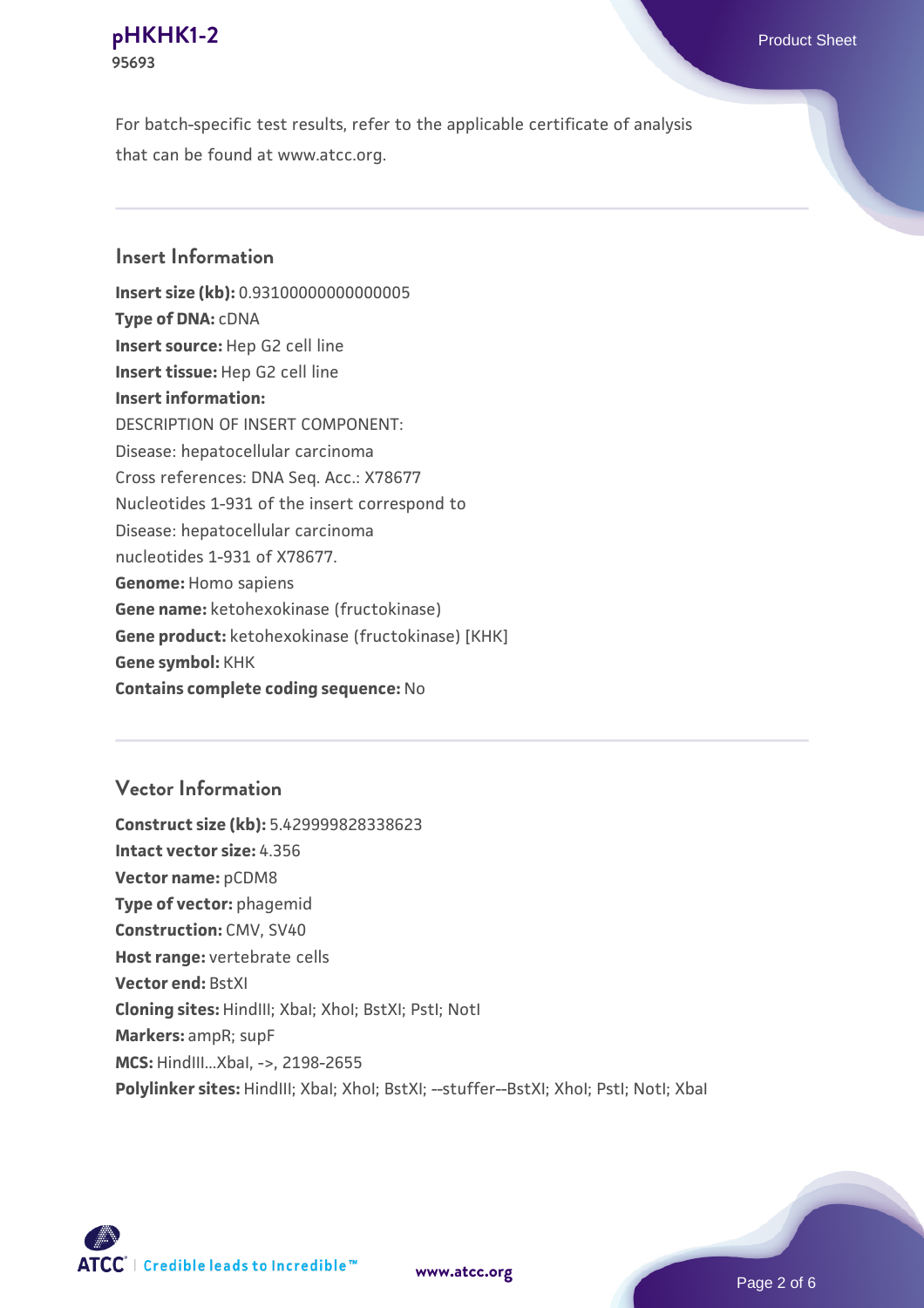**[pHKHK1-2](https://www.atcc.org/products/95693)** Product Sheet **95693**

**Promoters:** CMV; T7 **Replicon:** pMB1, 1-587; M13, ←, 588-1182; polyoma, 3353-4188; SV40, 4189- 4352 **Terminator:** SV40 splice site and polyadenylation, ->, 2656-3352

#### **Notes**

Restriction digests of the clone give the following sizes (kb): XbaI--4.2, 1.2; HindIII--5.4; BamHI--3.8, 1.6; PstI--4.5, 0.5, 0.4; SacI--4.8, 0.5. - ATCC staff

Derived from the form C variant transcript (alternately spliced third coding exon). The first polyadenylation signal was used. - Hum. Mol. Genet. 3: 1627-1631, 1994

The insert contains the following restriction sites (approximate kb from the 5' end): BamHI--0.2; PstI--0.24, 0.67; SacI--0.33. - Hum. Mol. Genet. 3: 1627-1631, 1994

### **Material Citation**

If use of this material results in a scientific publication, please cite the material in the following manner: pHKHK1-2 (ATCC 95693)

### **References**

References and other information relating to this material are available at www.atcc.org.



**[www.atcc.org](http://www.atcc.org)**

Page 3 of 6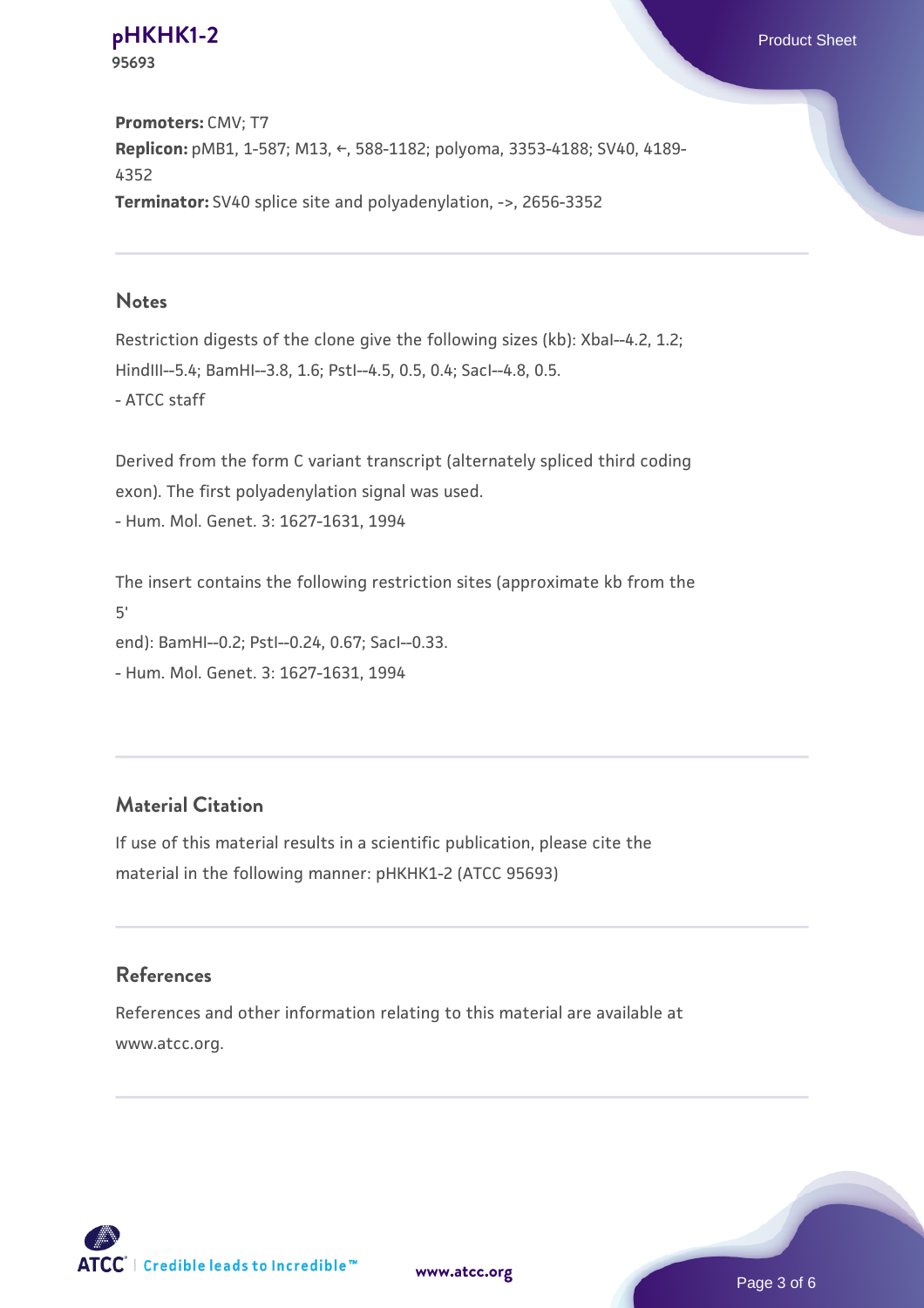### **Warranty**

The product is provided 'AS IS' and the viability of ATCC® products is warranted for 30 days from the date of shipment, provided that the customer has stored and handled the product according to the information included on the product information sheet, website, and Certificate of Analysis. For living cultures, ATCC lists the media formulation and reagents that have been found to be effective for the product. While other unspecified media and reagents may also produce satisfactory results, a change in the ATCC and/or depositor-recommended protocols may affect the recovery, growth, and/or function of the product. If an alternative medium formulation or reagent is used, the ATCC warranty for viability is no longer valid. Except as expressly set forth herein, no other warranties of any kind are provided, express or implied, including, but not limited to, any implied warranties of merchantability, fitness for a particular purpose, manufacture according to cGMP standards, typicality, safety, accuracy, and/or noninfringement.

#### **Disclaimers**

This product is intended for laboratory research use only. It is not intended for any animal or human therapeutic use, any human or animal consumption, or any diagnostic use. Any proposed commercial use is prohibited without a license from ATCC.

While ATCC uses reasonable efforts to include accurate and up-to-date information on this product sheet, ATCC makes no warranties or representations as to its accuracy. Citations from scientific literature and patents are provided for informational purposes only. ATCC does not warrant that such information has been confirmed to be accurate or complete and the customer bears the sole responsibility of confirming the accuracy and completeness of any such information.

This product is sent on the condition that the customer is responsible for and assumes all risk and responsibility in connection with the receipt, handling,



**[www.atcc.org](http://www.atcc.org)**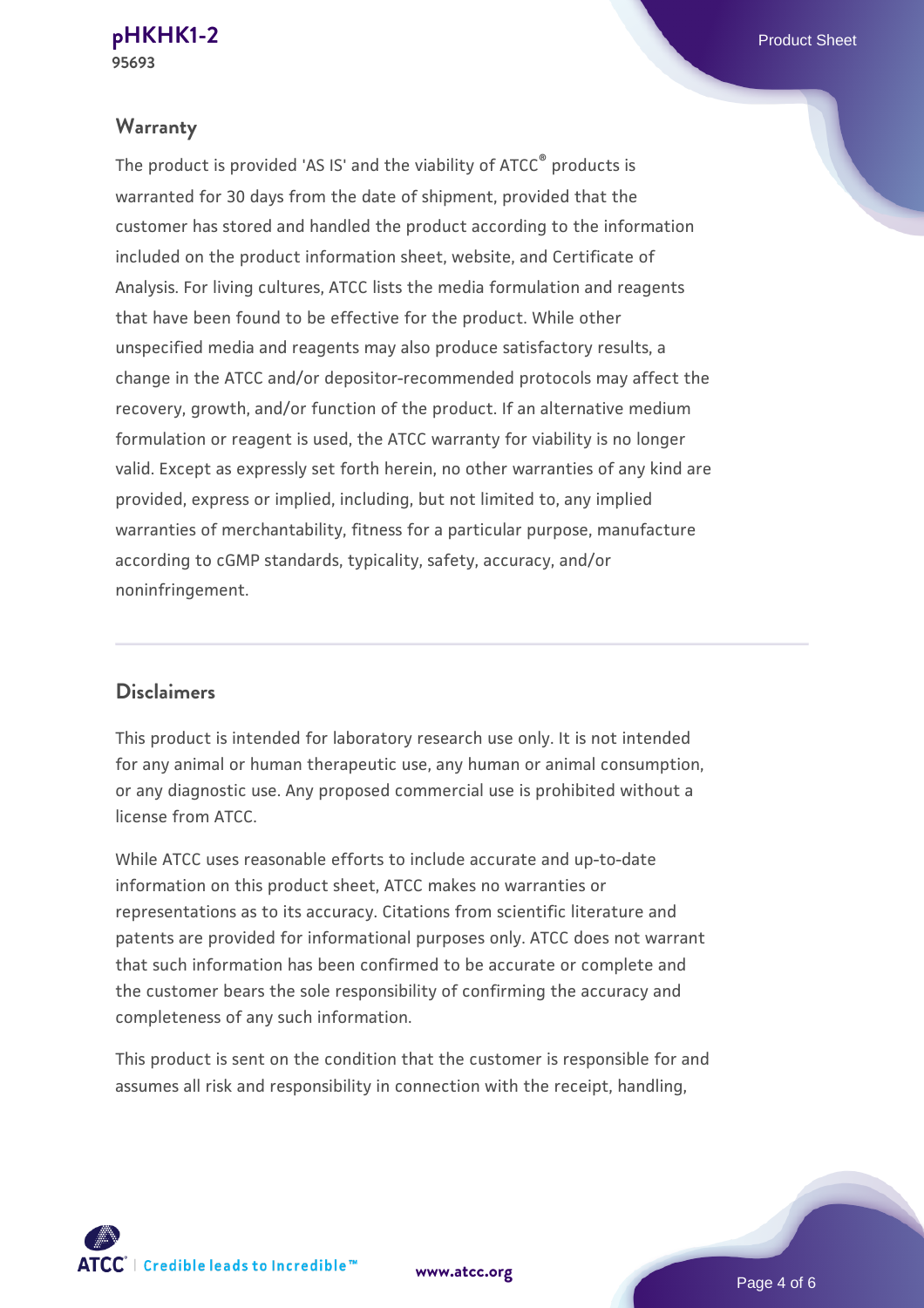storage, disposal, and use of the ATCC product including without limitation taking all appropriate safety and handling precautions to minimize health or environmental risk. As a condition of receiving the material, the customer agrees that any activity undertaken with the ATCC product and any progeny or modifications will be conducted in compliance with all applicable laws, regulations, and guidelines. This product is provided 'AS IS' with no representations or warranties whatsoever except as expressly set forth herein and in no event shall ATCC, its parents, subsidiaries, directors, officers, agents, employees, assigns, successors, and affiliates be liable for indirect, special, incidental, or consequential damages of any kind in connection with or arising out of the customer's use of the product. While reasonable effort is made to ensure authenticity and reliability of materials on deposit, ATCC is not liable for damages arising from the misidentification or misrepresentation of such materials.

Please see the material transfer agreement (MTA) for further details regarding the use of this product. The MTA is available at www.atcc.org.

# **Copyright and Trademark Information**

© ATCC 2021. All rights reserved.

ATCC is a registered trademark of the American Type Culture Collection.

### **Revision**

This information on this document was last updated on 2021-05-19

# **Contact Information**

ATCC 10801 University Boulevard Manassas, VA 20110-2209 USA